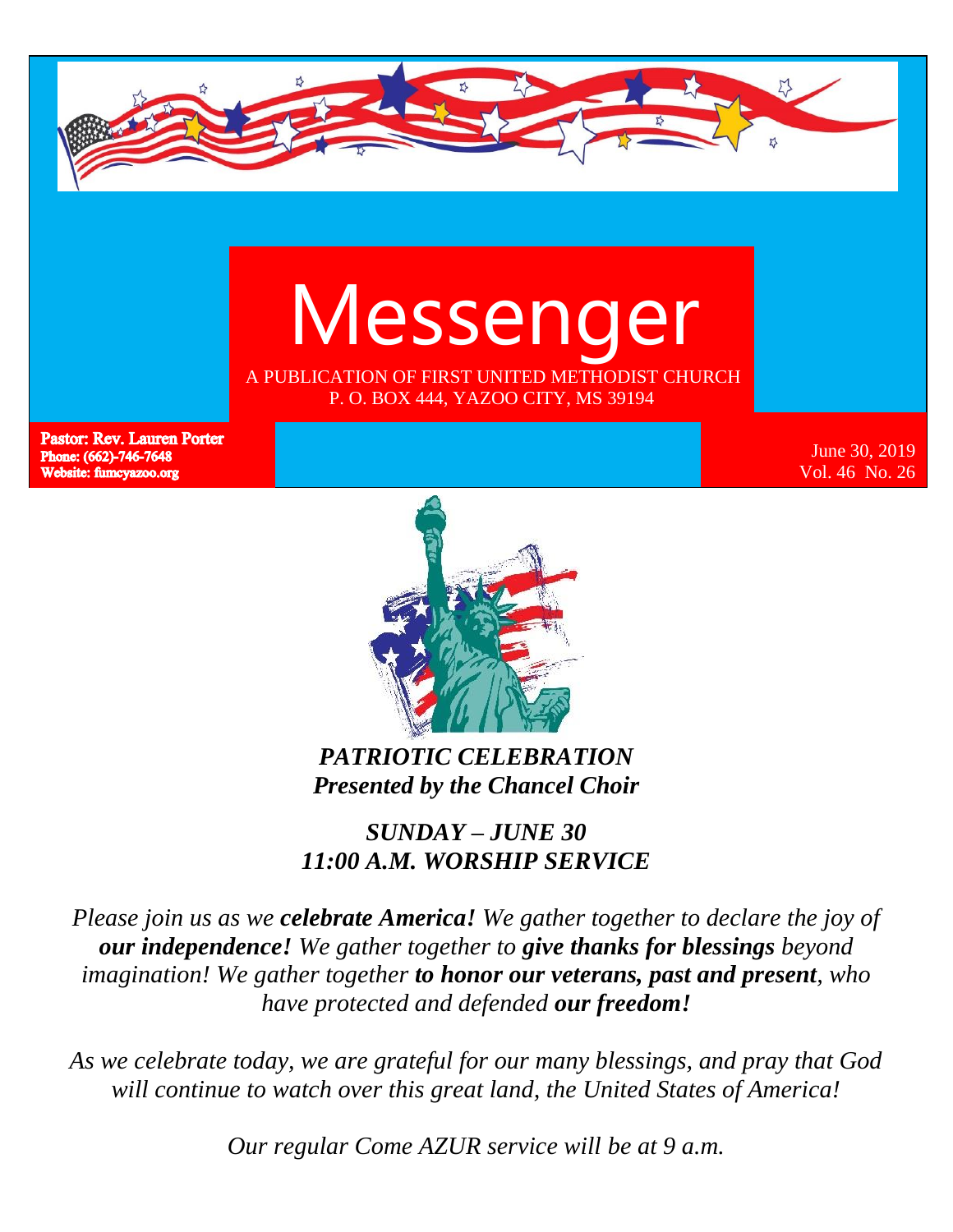

**SUNDAY, JUNE 30** 9:00 a.m. Come AZ U R Service 9:50 a.m. Sunday School 11:00 a.m. Traditional Worship Service PATRIOTIC MUSIC PROGRAM

**MONDAY, JULY 1** 9-12 noon Methodist Market 10:00 a.m. Party Safari – Grades 1-6

**THURSDAY, JULY 4** *Happy Fourth of July!*

**SATURDAY, JULY 6** 9-12 noon Methodist Market *Sympathy and love is extended to Gerald and Peggy Fraiser in the death of Jerry's brother, Ronald Fraiser, who died recently.*





M/M Michael Hodgson M/M Tom McGraw III

#### *Becky Jones*

M/M Phil Nichols

*Marvin Terrell* M/M Tom McGraw III



1. Emily Cresswell, Lauren Allen 5. Chat Phillips 6. Maddie Canard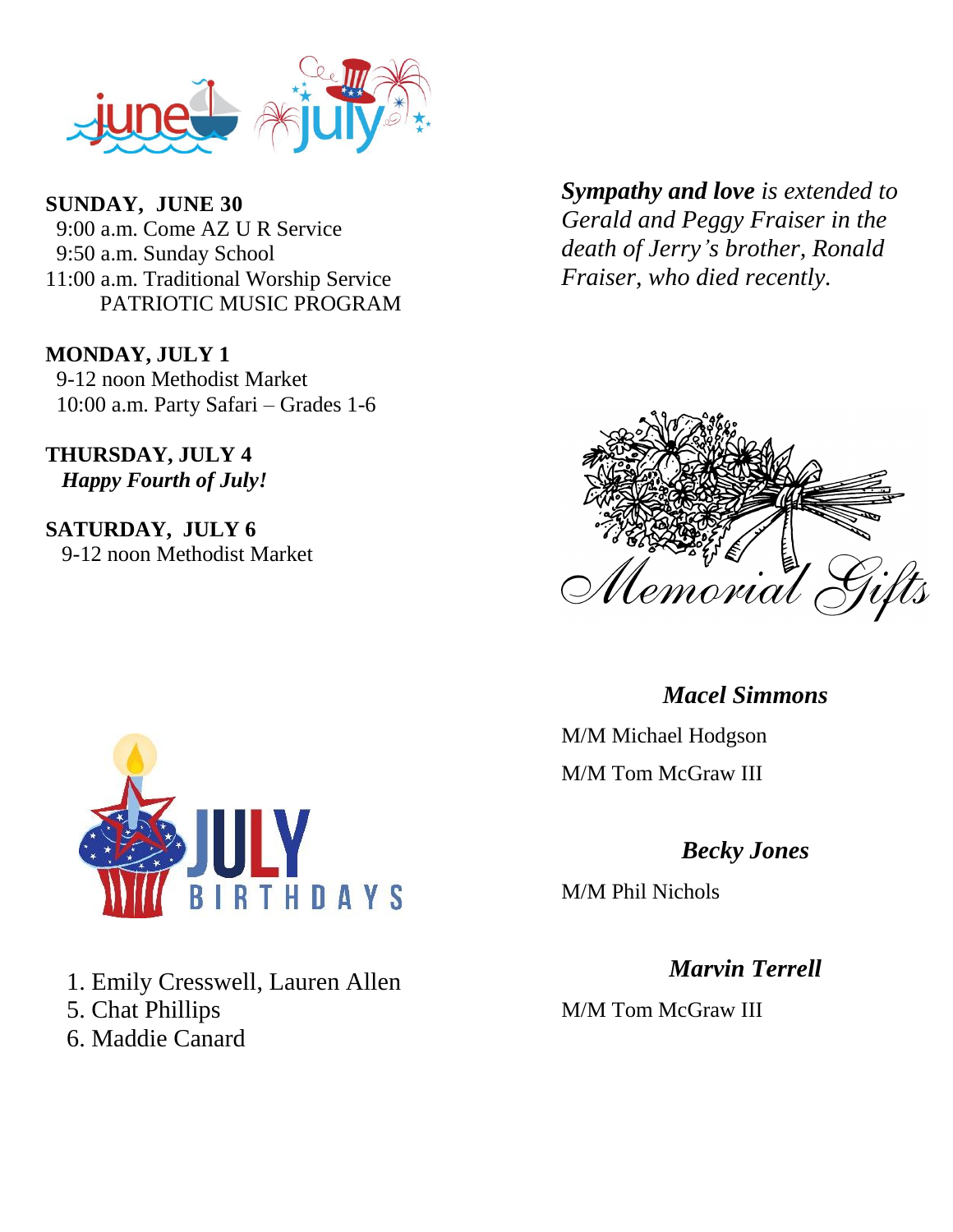Solid ound

# **Solid Ground Youth**

 Our final lesson from the Book of Psalm is this Sunday. We will be talking about Psalm 146. This chapter is about honoring God. It's about recognizing all the good things that He has done for us and giving Him praise. We can often times forget God during our good times. We like to take credit for the positive things. However, we are quick to call out to God when times are tough. We need to remember to give Him praise in the good times and the hard times. God loves us, and He wants a relationship with us.

# **Sunday Night Youth and Wednesday Night Small Group**

 There are several Youth who will be leaving next week on Saturday, July 6 for M28 Camp/Lake Junaluska. The theme for this year's camp is *TRANSFORMED*. The scripture is from Romans 12:2. Please be in prayer for God to move in the lives of these Youth while they are at camp. We are living in a world that wants our children and teens to be conformed, but we as Christians and parents want to see their lives transformed by God. We want them to know that it is ok to be different and to fight the pressure that is pushed on them.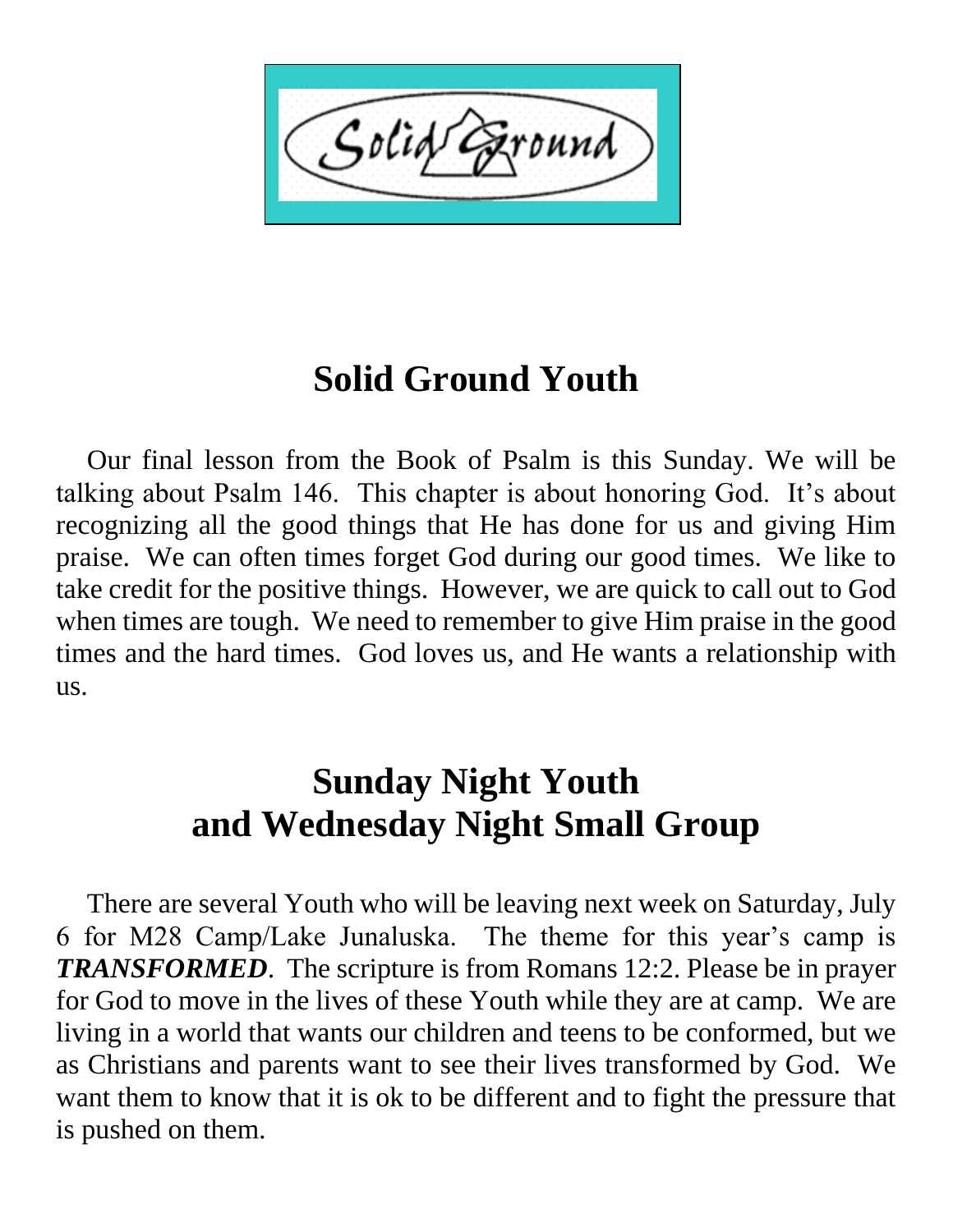# <u>Children's Pa</u>



 "An abundance of grace was working among them all."

Acts 4:33



 This week will be our last lesson from the book of Acts. All month we have been learning about how the church came to be, as well as, learning about what it was like for the new believers. Sunday's story tells us about how some people were unintentionally over-looked within the new quickly growing church. The church leaders came to realize that they could not do everything, and they had to call on others to help. We will talk more about the importance of volunteering in Sunday school this week.

## **HisKidz & Planet 456 Summer Activities:**

 This Monday, July 1, we have a fun day planned at Party Safari. It is very important that we have at least 2 adult chaperones for this outing. I will also need a head count and a signed waiver. Please contact Mrs. Tera if your child will be attending this activity. The cost is \$15.00 per child. This includes jumping, pizza, and drink. We will meet at the church at 9:45 a.m. for this outing.